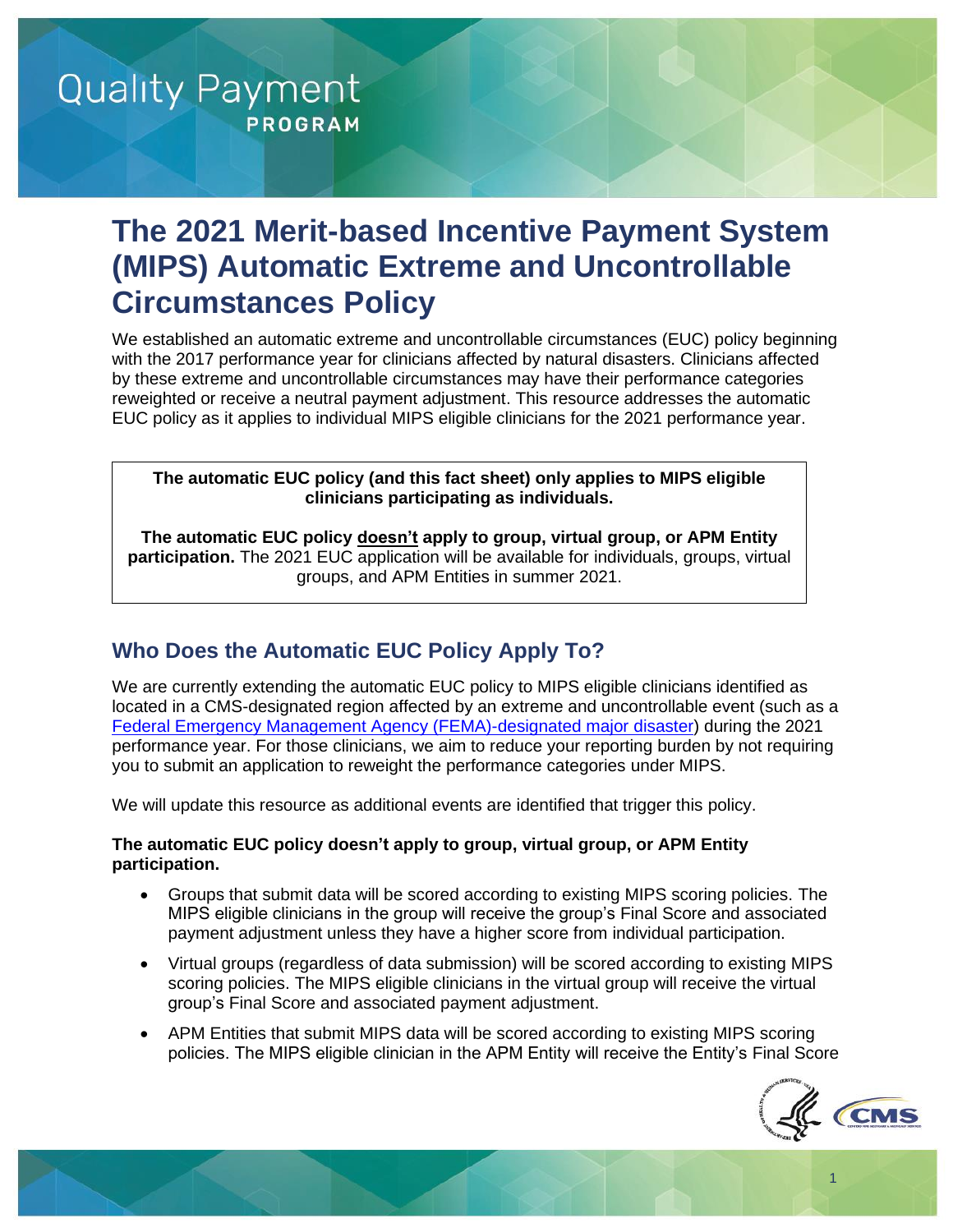and associated payment adjustment unless they have a higher score from individual or group participation.

#### **How Does the Automatic EUC Policy Work?**

We identify MIPS eligible clinicians who are located in CMS-designated areas that have been affected by an extreme and uncontrollable circumstance based on the address associated with the clinician in the Provider Enrollment, Chain, and Ownership System (PECOS), which is the practice address, displayed on the [Quality Payment Program \(QPP\)](https://qpp.cms.gov/participation-lookup) Participation Status Tool. MIPS eligible clinicians who are automatically identified and subject to MIPS will have all 4 performance categories weighted at zero percent.

We make every effort to accurately identify all clinicians who are eligible for this policy**. Clinicians should ensure that the practice address listed in PECOS is up to date and check their performance feedback on [qpp.cms.gov](https://qpp.cms.gov/login) to ensure the policy was correctly applied, as applicable.**

Individual clinicians will automatically receive a score equal to the performance threshold, which will result in a neutral payment adjustment (neither a positive nor a negative adjustment) for the 2023 MIPS payment year **unless**:

- The clinician submits data as an individual for 2 or more MIPS performance categories (quality, improvement activities, and/or Promoting Interoperability);
	- $\circ$  Data submission by individual clinicians voids the 0% performance category weight on a category-by-category basis.
- The clinician is part of a group or APM Entity that submits data on behalf of its clinicians; or
- The clinician is part of a virtual group.

Under the automatic EUC policy, **the cost performance category will always be weighted at 0%**, even if you submit data as an individual for the other performance categories.

As a reminder, the automatic EUC policy doesn't apply to group, virtual group, or APM Entity participation.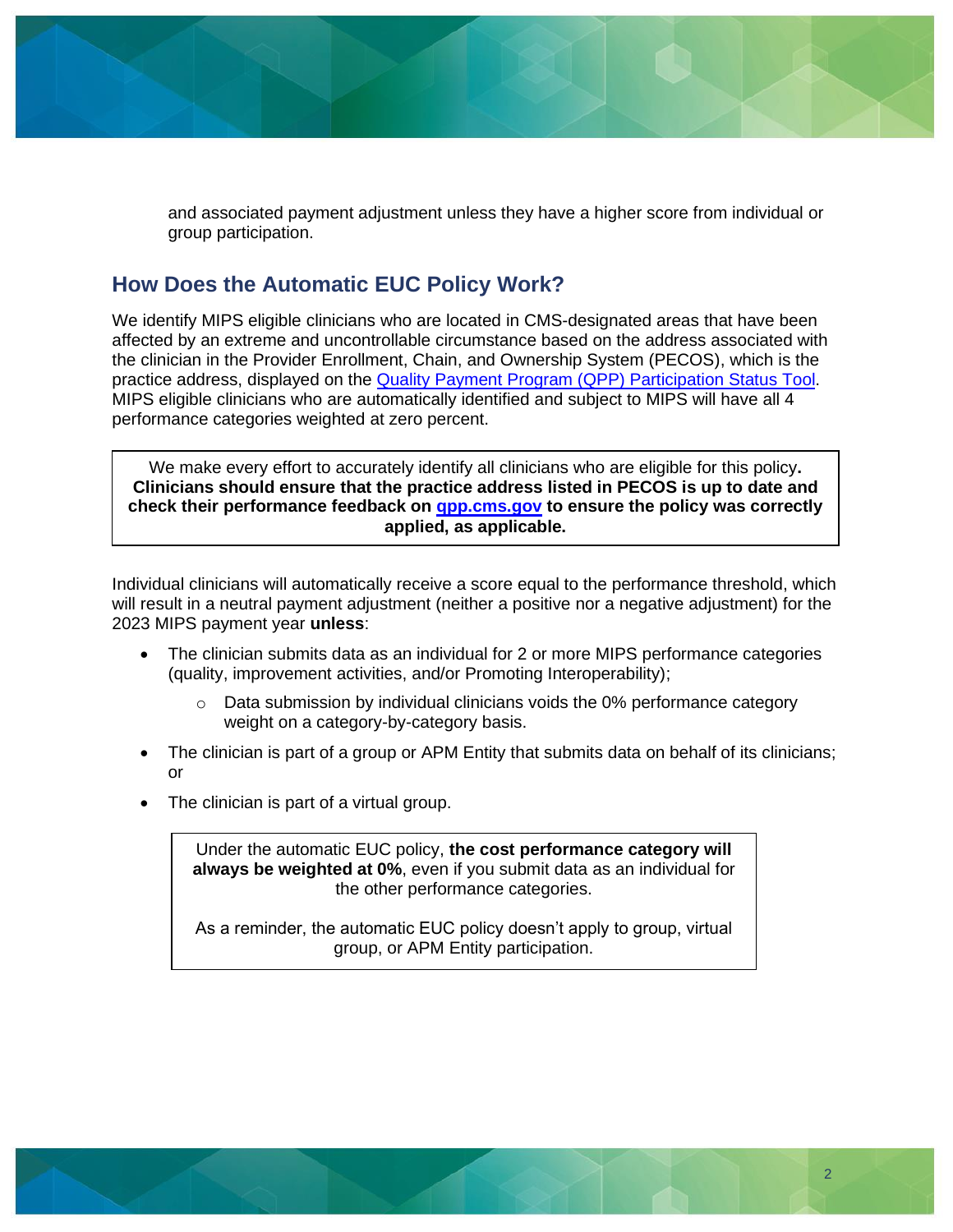

For a more detailed explanation of how your performance categories will be reweighted under the automatic policy based on data submission, please see [Appendix A.](#page-5-0)

### **Frequently Asked Questions**

#### **How do I know if I'm in an area designated by CMS as being affected by an extreme and uncontrollable circumstance?**

We communicate information about events that trigger the automatic EUC policy through the QPP listserv updates. You can subscribe to the QPP listserv on the [QPP website.](https://qpp.cms.gov/) In addition, we will update this fact sheet to identify any new events or changes to previously identified events.

We're applying this policy to clinicians in the following designated area listed on the FEMA website under sections Public Assistance PA-A and PA-B:

• Affected counties for the [Texas Severe Winter Storm](https://www.fema.gov/disaster/4586) o [Texas: DR-4586-TX](https://www.fema.gov/disaster/4586/designated-areas)

Additionally, once we identify new events, you can find information about designated disaster areas on the [FEMA designated disaster areas](https://www.fema.gov/disasters) page. Clinicians can monitor these pages for updates on designated disaster areas.

[Appendix B](#page-6-0) identifies the counties identified as located in CMS-designated areas that have been affected by an extreme and uncontrollable circumstance.

#### **What if I am part of a group, virtual group, or APM Entity where some, but not all, clinicians are located in areas designated by CMS as affected by an extreme and uncontrollable circumstance?**

The automatic EUC policy will only apply to individual MIPS eligible clinicians located in the designated area. CMS will assign a weight of 0% in the MIPS Final Score, resulting in a neutral payment adjustment for the 2023 MIPS payment year to MIPS eligible clinicians located in the designated area(s), **unless** your group or APM Entity submits data on your behalf or you are part of a CMS-approved virtual group during the 2021 submission period (January 3, 2022 to March 31, 2022).

A group or APM Entity that chooses to submit data at the group or APM Entity level for the 2021 performance year will be scored as a group or APM Entity according to the existing and applicable 2021 MIPS scoring policies.

All CMS-approved virtual groups will be scored as a virtual group according to existing MIPS scoring policies, regardless if they submit data or not.

Groups and virtual groups can complete an EUC application if the extreme and uncontrollable circumstance impacts their ability to collect data, at a group or virtual group level, for a specific MIPS performance category. APM Entities also may submit an application but are required to request reweighting for all performance categories.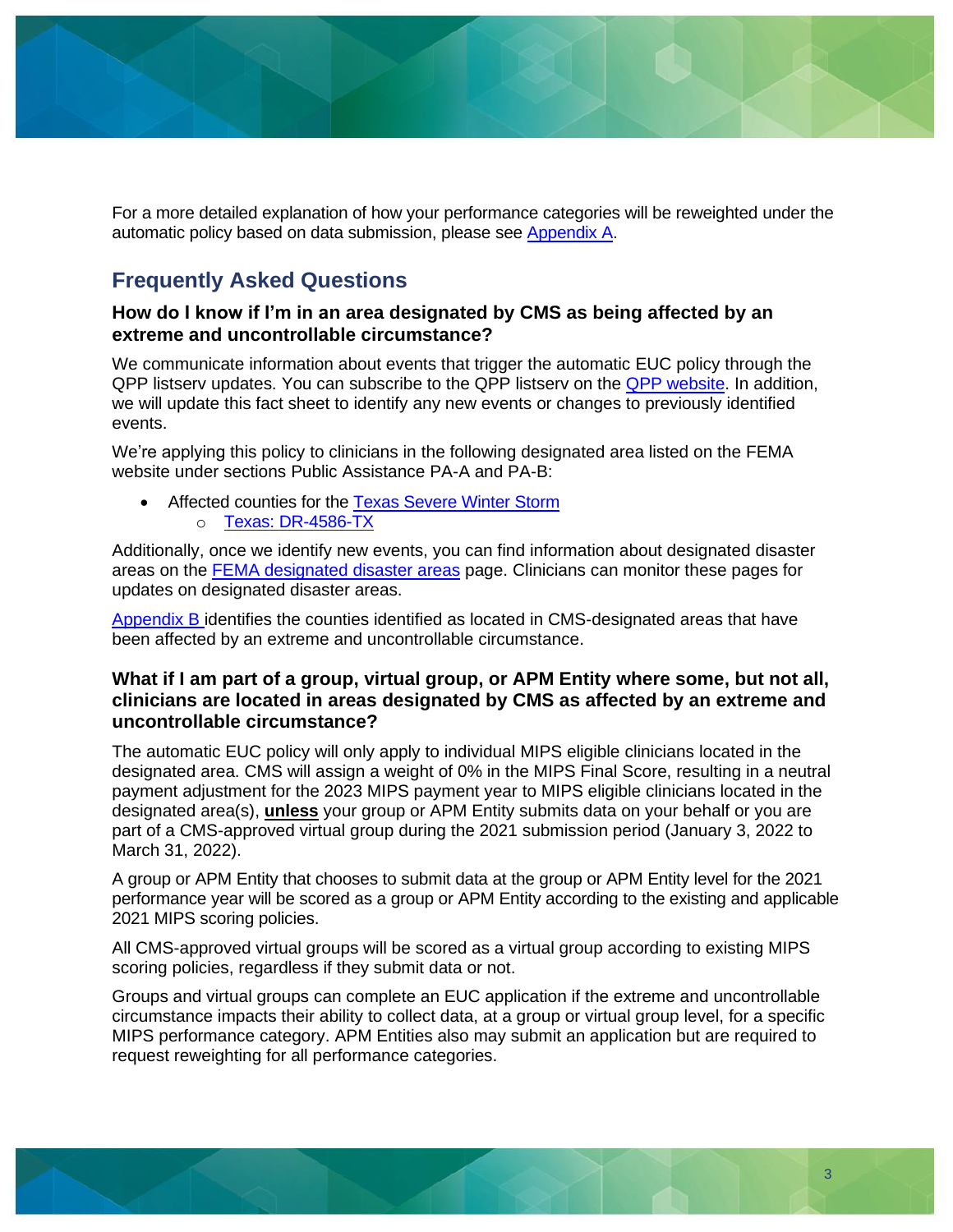

#### **What should I do if I am eligible for the automatic EUC policy, but my performance feedback does not reflect the correct reweighting?**

If you believe that you qualified for the automatic EUC policy, but you do not see it reflected in your performance feedback, you should submit a targeted review. Targeted reviews can be requested for 60 days following the release of the 2023 payment adjustment in your 2021 performance feedback.

#### **What happens if I am a MIPS eligible clinician covered by the automatic EUC policy but still submit data?**

It depends on how many performance categories you submit data for **as an individual**.

- If you submit data for one performance category (or no data at all), you will receive a Final Score equal to the performance threshold and receive a neutral payment adjustment.
- If you submit data for 2 or 3 performance categories (quality, improvement activities, and/or Promoting Interoperability), you will be scored on the performance categories for which you submitted data. Your payment adjustment will be determined by your Final Score.
- You **won't** be scored in any performance category for which data isn't submitted.
- You **won't** be scored on the cost performance category under the automatic EUC policy even if data are submitted in other performance categories. (Reminder: the automatic EUC policy **doesn't** apply to group, virtual group, or APM Entity participation.)

#### **What happens if I've submitted Medicare Part B claims prior to a triggering event for the automatic EUC policy?**

If a MIPS eligible clinician in a small practice reports via Medicare Part B claims collection type for the quality performance category, and we receive data for the clinician prior to a triggering event for the automatic EUC policy, their Medicare Part B claims data would only contribute to their individual Final Score if they also submit data for either the Promoting Interoperability or the improvement activities performance categories as individuals.

Please note that when clinicians report Medicare Part B Claims measures, we automatically calculate a score for the quality performance category at the individual and group level.

### **Where Can I Learn More?**

- [Quality Payment Program website](https://qpp.cms.gov/)
- CY 2021 [Physician Fee Schedule](https://www.federalregister.gov/documents/2020/12/28/2020-26815/medicare-program-cy-2021-payment-policies-under-the-physician-fee-schedule-and-other-changes-to-part) (PFS) Final Rule
- [Federal Emergency Management Agency \(FEMA\) Designated Disaster Areas webpage](https://www.fema.gov/disasters)
- CMS's [Emergency Preparedness and Response webpage](https://www.cms.gov/About-CMS/Agency-Information/Emergency/EPRO/EPRO-Home)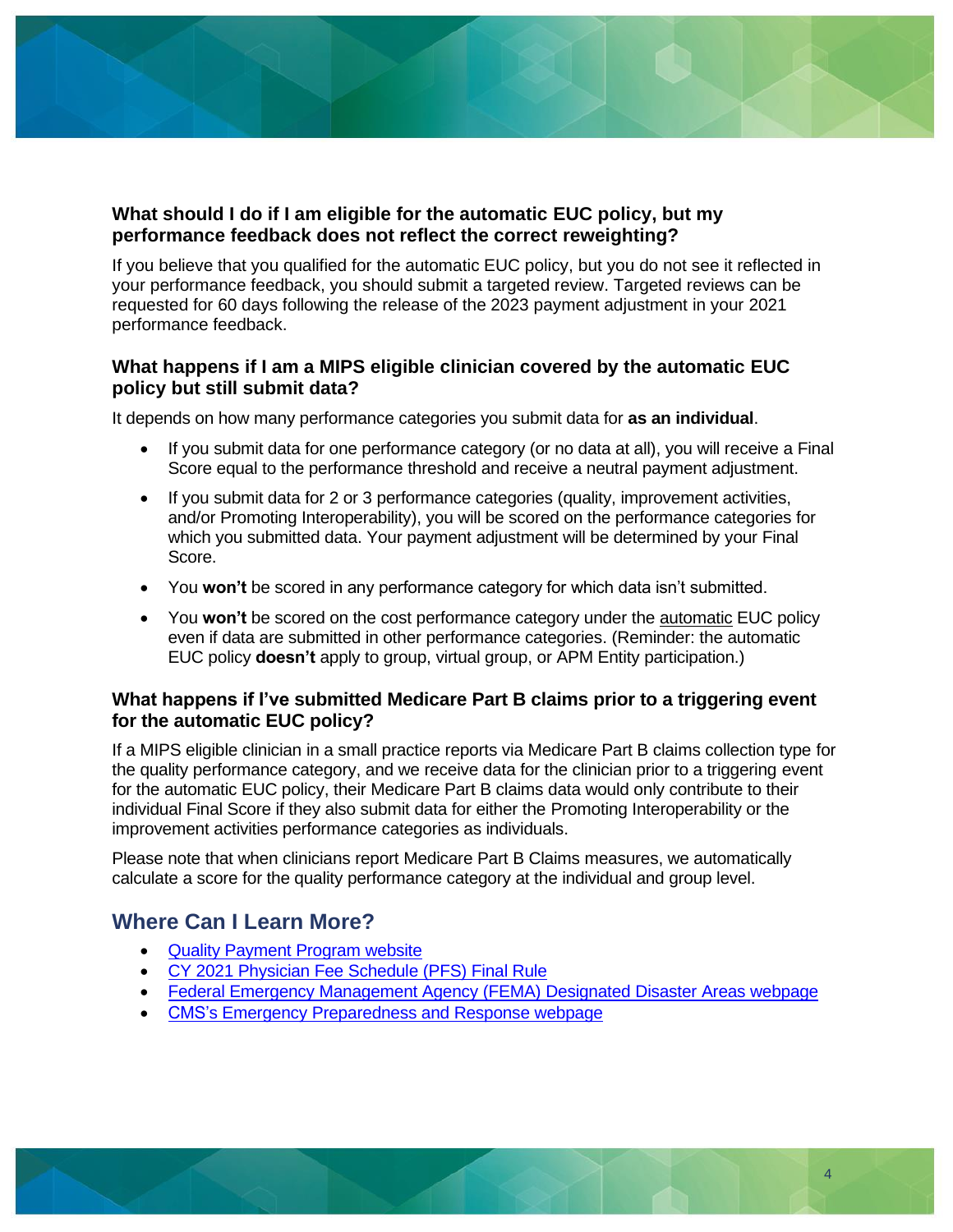

To receive QPP information and updates, you can subscribe to the **QPP listsery**. You can also contact the QPP at 1-866-288-8292, Monday through Friday, 8 a.m. – 8 p.m. Eastern Time or by email at: **QPP@cms.hhs.gov.** Customers who are hearing impaired can dial 711 to be connected to a TRS Communications Assistant.

### **Version History Table**

If we need to update this document, changes will be identified here.

| <b>Date</b> | <b>Change Description</b> |
|-------------|---------------------------|
| 05/05/2021  | Original posting          |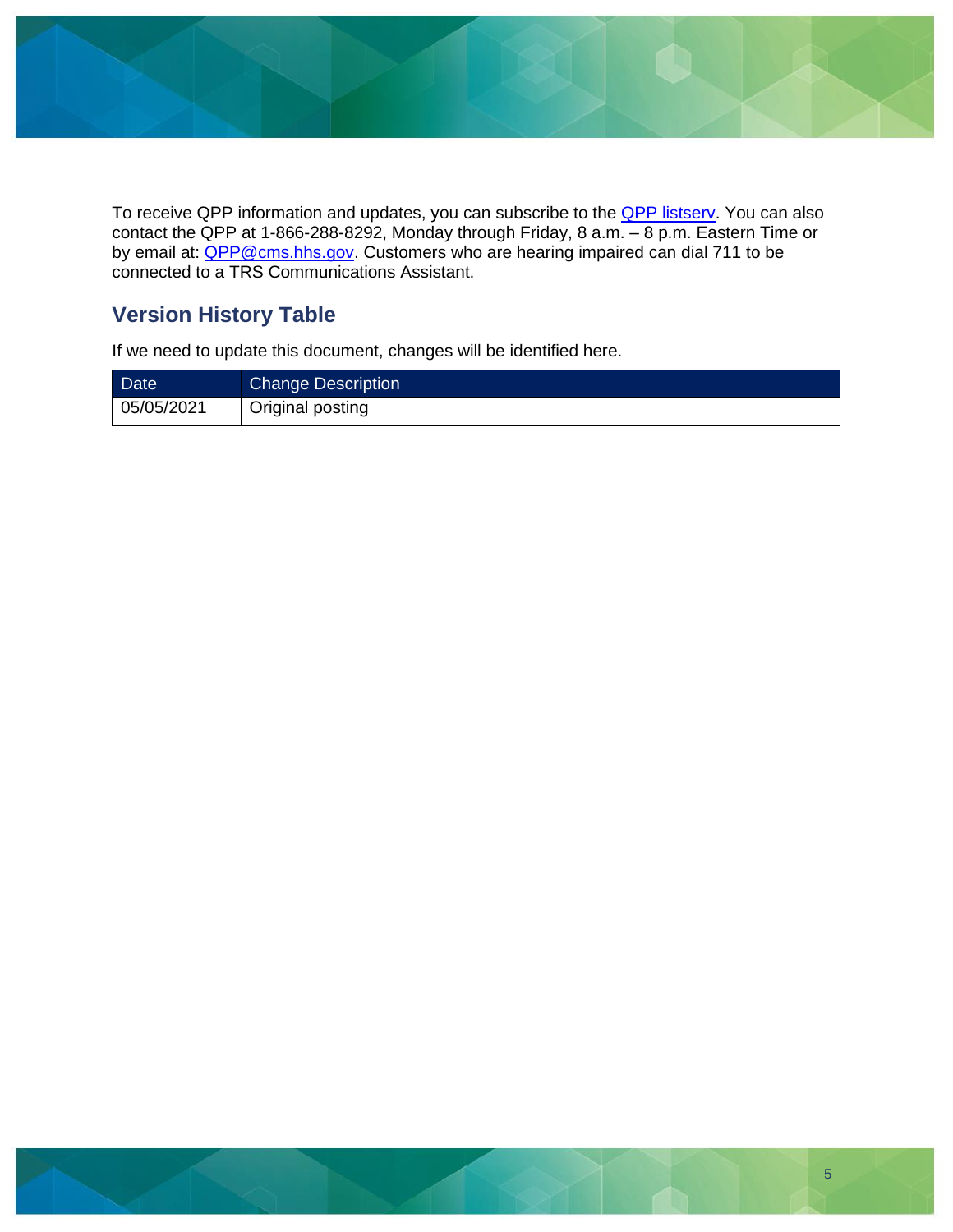# <span id="page-5-0"></span>**Appendix A**

The table below illustrates the 2021 MIPS performance category reweighting policies that CMS will apply under the MIPS automatic EUC policy to clinicians that submit MIPS data as individuals. 1

| <b>Data</b><br><b>Submitted</b>                                               | Quality<br>Category<br>Weight | Promoting<br>Interoperability<br>Category<br>Weight | Improvement<br><b>Activities</b><br>Category<br>Weight | Cost<br>Category<br>Weight | Payment<br>Adjustment                       |  |
|-------------------------------------------------------------------------------|-------------------------------|-----------------------------------------------------|--------------------------------------------------------|----------------------------|---------------------------------------------|--|
| No data                                                                       | 0%                            | 0%                                                  | 0%                                                     | 0%                         | <b>Neutral</b>                              |  |
| Submit Data for One Performance Category                                      |                               |                                                     |                                                        |                            |                                             |  |
| <b>Quality Only</b>                                                           | 100%                          | 0%                                                  | 0%                                                     | 0%                         | <b>Neutral</b>                              |  |
| Promoting<br>Interoperability<br>Only                                         | 0%                            | 100%                                                | 0%                                                     | 0%                         | <b>Neutral</b>                              |  |
| Improvement<br><b>Activities Only</b>                                         | 0%                            | 0%                                                  | 100%                                                   | 0%                         | <b>Neutral</b>                              |  |
| Submit Data for 2 Performance Categories                                      |                               |                                                     |                                                        |                            |                                             |  |
| Quality and<br>Promoting<br>Interoperability                                  | 70%                           | 30%                                                 | 0%                                                     | 0%                         | Positive,<br>Negative, or<br><b>Neutral</b> |  |
| Quality and<br>Improvement<br><b>Activities</b>                               | 85%                           | 0%                                                  | 15%                                                    | 0%                         | Positive,<br>Negative, or<br><b>Neutral</b> |  |
| Improvement<br>Activities and<br>Promoting<br>Interoperability                | 0%                            | 85%                                                 | 15%                                                    | 0%                         | Positive,<br>Negative, or<br><b>Neutral</b> |  |
| Submit Data for 3 Performance Categories                                      |                               |                                                     |                                                        |                            |                                             |  |
| Quality and<br>Improvement<br>Activities and<br>Promoting<br>Interoperability | 55%                           | 30%                                                 | 15%                                                    | 0%                         | Positive,<br>Negative, or<br><b>Neutral</b> |  |

<sup>1</sup> See §414.1380.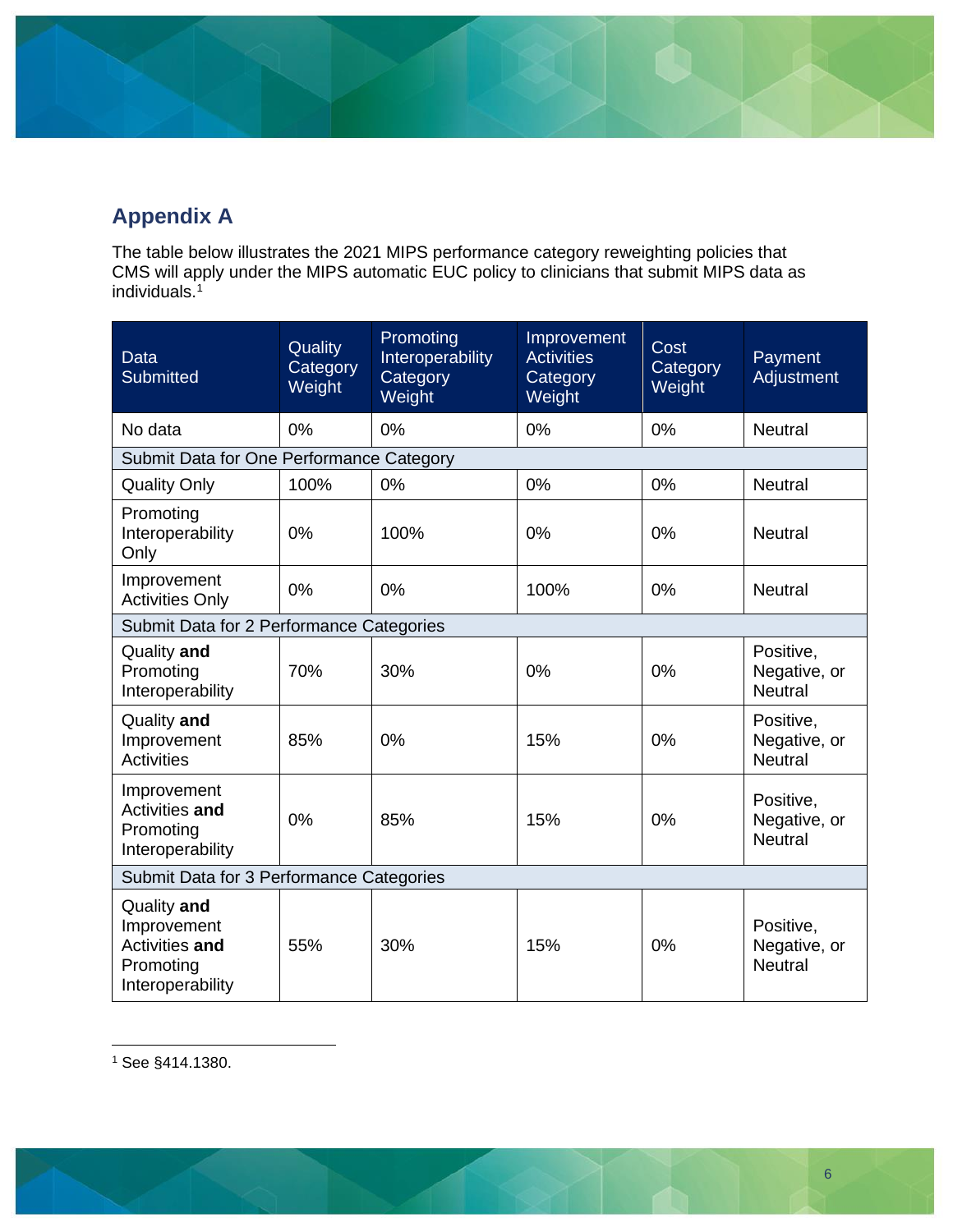# <span id="page-6-0"></span>**Appendix B**

The table below lists the affected counties located in a CMS-designated region affected by an extreme and uncontrollable event during the 2021 MIPS performance year. (This information is current as of the most recent date in the version history table and may not reflect changes that have already been identified on the FEMA pages linked above.)

| Texas Severe Winter Storm - Texas Counties - DR-4586-TX |                 |           |               |           |                  |
|---------------------------------------------------------|-----------------|-----------|---------------|-----------|------------------|
| $\bullet$                                               | Anderson        | $\bullet$ | Gillespie     | $\bullet$ | Moore            |
|                                                         | Andrews         | $\bullet$ | Glasscock     | $\bullet$ | <b>Morris</b>    |
|                                                         | Angelina        | $\bullet$ | Goliad        | $\bullet$ | Motley           |
|                                                         | Aransas         | $\bullet$ | Gonzales      | $\bullet$ | Nacogdoches      |
|                                                         | Archer          |           | Gray          | $\bullet$ | Navarro          |
|                                                         | Armstrong       | $\bullet$ | Grayson       | $\bullet$ | Newton           |
|                                                         | Atascosa        |           | Gregg         | $\bullet$ | Nolan            |
|                                                         | Austin          | $\bullet$ | Grimes        | $\bullet$ | <b>Nueces</b>    |
|                                                         | <b>Bailey</b>   | $\bullet$ | Guadalupe     | $\bullet$ | Ochiltree        |
|                                                         | <b>Bandera</b>  |           | Hale          | $\bullet$ | Oldham           |
|                                                         | <b>Bastrop</b>  | $\bullet$ | Hall          | $\bullet$ | Orange           |
|                                                         | <b>Baylor</b>   | $\bullet$ | Hamilton      | $\bullet$ | Palo Pinto       |
|                                                         | Bee             | $\bullet$ | Hansford      | $\bullet$ | Panola           |
|                                                         | Bell            | $\bullet$ | Hardeman      | $\bullet$ | Parker           |
|                                                         | <b>Bexar</b>    | $\bullet$ | Hardin        | $\bullet$ | Parmer           |
|                                                         | <b>Blanco</b>   | $\bullet$ | <b>Harris</b> | $\bullet$ | Pecos            |
|                                                         | <b>Borden</b>   | $\bullet$ | Harrison      | $\bullet$ | Polk             |
|                                                         | <b>Bosque</b>   | $\bullet$ | Hartley       | $\bullet$ | Potter           |
|                                                         | <b>Bowie</b>    | $\bullet$ | Haskell       | $\bullet$ | Presidio         |
|                                                         | <b>Brazoria</b> | $\bullet$ | Hays          | $\bullet$ | Rains            |
|                                                         | <b>Brazos</b>   | $\bullet$ | Hemphill      | $\bullet$ | Randall          |
|                                                         | <b>Brewster</b> | $\bullet$ | Henderson     | $\bullet$ | Reagan           |
|                                                         | <b>Briscoe</b>  | $\bullet$ | Hidalgo       | $\bullet$ | Real             |
|                                                         | <b>Brooks</b>   | $\bullet$ | Hill          | $\bullet$ | <b>Red River</b> |
|                                                         | <b>Brown</b>    | $\bullet$ | Hockley       | $\bullet$ | Reeves           |
|                                                         | <b>Burleson</b> |           | Hood          | $\bullet$ | Refugio          |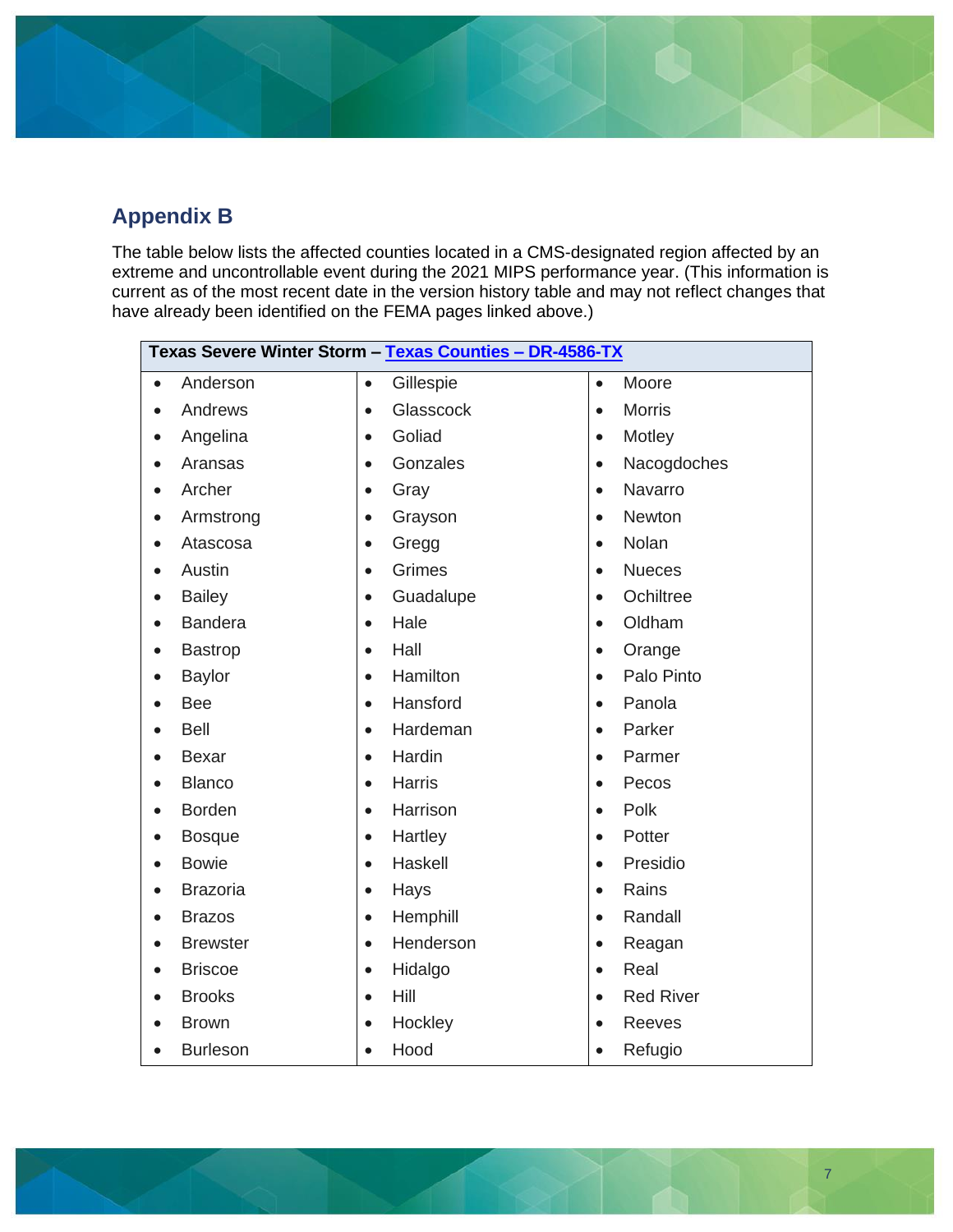

|           | Caldwell         | $\bullet$ | Houston           | $\bullet$ | Robertson        |  |
|-----------|------------------|-----------|-------------------|-----------|------------------|--|
|           | Calhoun          | $\bullet$ | Howard            | $\bullet$ | Rockwall         |  |
|           | Callahan         | $\bullet$ | Hudspeth          | $\bullet$ | <b>Runnels</b>   |  |
|           | Cameron          | $\bullet$ | Hunt              | $\bullet$ | <b>Rusk</b>      |  |
|           | Camp             | $\bullet$ | Hutchinson        | $\bullet$ | Sabine           |  |
|           | Carson           | $\bullet$ | Irion             | $\bullet$ | San Augustine    |  |
|           | Cass             | $\bullet$ | <b>Jack</b>       | $\bullet$ | San Jacinto      |  |
|           | Castro           | $\bullet$ | Jackson           | $\bullet$ | San Patricio     |  |
|           | Chambers         | $\bullet$ | Jasper            | $\bullet$ | San Saba         |  |
| $\bullet$ | Cherokee         | $\bullet$ | <b>Jeff Davis</b> | $\bullet$ | Schleicher       |  |
|           | <b>Childress</b> | $\bullet$ | Jefferson         | $\bullet$ | Scurry           |  |
|           | Clay             | $\bullet$ | Jim Hogg          | $\bullet$ | Shackelford      |  |
|           | Cochran          | $\bullet$ | <b>Jim Wells</b>  | $\bullet$ | Shelby           |  |
|           | Coke             | $\bullet$ | Johnson           | $\bullet$ | Sherman          |  |
|           | Coleman          | $\bullet$ | Jones             | $\bullet$ | Smith            |  |
|           | Collin           | $\bullet$ | <b>Karnes</b>     | $\bullet$ | Somervell        |  |
|           | Collingsworth    | $\bullet$ | Kaufman           | $\bullet$ | <b>Starr</b>     |  |
|           | Colorado         | $\bullet$ | Kendall           | $\bullet$ | <b>Stephens</b>  |  |
|           | Comal            | $\bullet$ | Kenedy            | $\bullet$ | Sterling         |  |
|           | Comanche         | $\bullet$ | Kent              | $\bullet$ | Stonewall        |  |
|           | Concho           | $\bullet$ | Kerr              | $\bullet$ | Sutton           |  |
|           | Cooke            | $\bullet$ | Kimble            | $\bullet$ | Swisher          |  |
|           | Coryell          | $\bullet$ | King              | $\bullet$ | <b>Tarrant</b>   |  |
|           | Cottle           | $\bullet$ | Kinney            | $\bullet$ | Taylor           |  |
|           | Crane            | $\bullet$ | Kleberg           | $\bullet$ | <b>Terrell</b>   |  |
|           | Crockett         | $\bullet$ | Knox              | $\bullet$ | <b>Terry</b>     |  |
| $\bullet$ | Crosby           | $\bullet$ | La Salle          | $\bullet$ | Throckmorton     |  |
|           | Culberson        | $\bullet$ | Lamar             | $\bullet$ | <b>Titus</b>     |  |
|           | Dallam           |           | Lamb              |           | <b>Tom Green</b> |  |
| $\bullet$ | <b>Dallas</b>    | $\bullet$ | Lampasas          | $\bullet$ | <b>Travis</b>    |  |